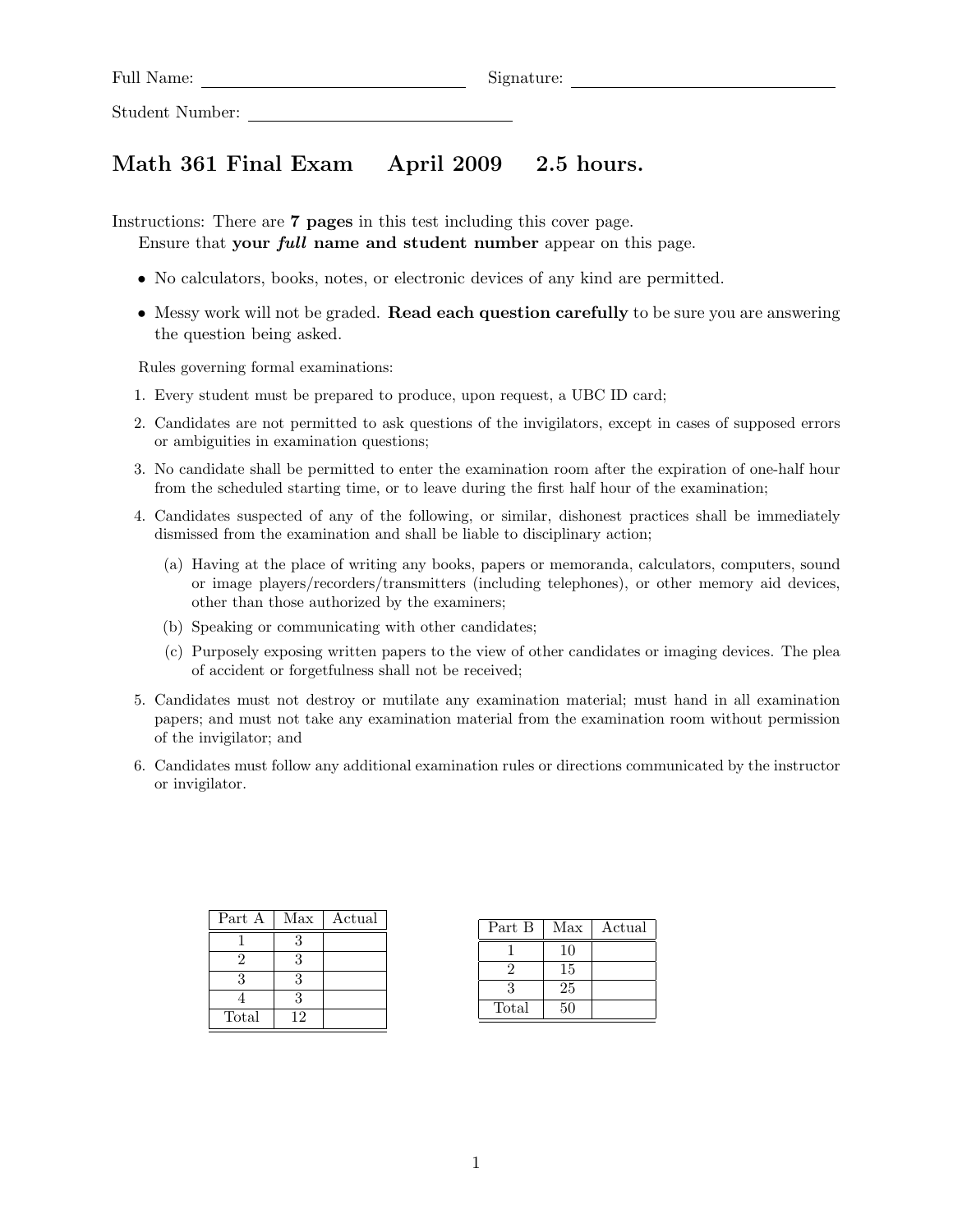## A. Short-answer questions

For multilple choice questions, circle only one option. For fill-in-the-blank questions, fill in the blank(s).

1. For the system  $x' = -x^2 - y$ ,  $y' = \alpha x + \beta y$ , the steady state at the origin is guaranteed to be a stable spiral provided

(a) 
$$
\alpha > \beta^2/4
$$
 and  $\beta < 0$ .  
\n(b)  $\beta < \alpha^2/4$  and  $\beta < 0$ .  
\n(c)  $\alpha < \beta^2/4$  and  $\beta < 0$ .  
\n(d)  $\alpha < 4\beta^2$  and  $\beta > 0$ .  
\n(e)  $\alpha < \beta^2/4$  and  $\beta > 0$ .

2. The maximum number of inflection points that a solution to the equation

$$
\frac{dx}{dt} = -x^4 + 2x^2 + 1
$$

can have is  $\qquad$ . These inflection points occur at the following values of x:

3. An enzyme (E) with two binding sites for a substrate (S) turns that substrate into a product according to the following reaction scheme:

$$
2S + E \quad \rightleftharpoons \quad S + C_1 \quad \rightleftharpoons \quad C_2
$$
\n
$$
\downarrow \qquad \qquad \downarrow
$$
\n
$$
S + P + E \qquad \qquad P + C_1
$$

For such a reaction scheme, provided the total concentration of enzyme is small compared to the total concentration of substrate, the formation of product is best described by which of the following options? Assume that the parameters  $(v, w, K, L)$  are defined appropriately in terms of the (unspecified) rate constants.

(a) 
$$
\frac{dP}{dt} = vS
$$
. (b)  $\frac{dP}{dt} = \frac{vS}{K+S}$ . (c)  $\frac{dP}{dt} = \frac{vS^2}{K+S^2}$ . (d)  $\frac{dP}{dt} = \frac{vS + wS^2}{K+LS+S^2}$ .

4. Consider the differential equation

$$
\frac{dS}{dt} = b - \frac{vS + wS^2}{K + LS + S^2}.
$$

List three legitimate and independent natural scales for  $S:$   $\_\_\_\_$ ,  $\_\_\_\_$ 

List three legitimate and independent natural scales for  $t:$   $\_\_\_\_$ ,  $\_\_\_\_$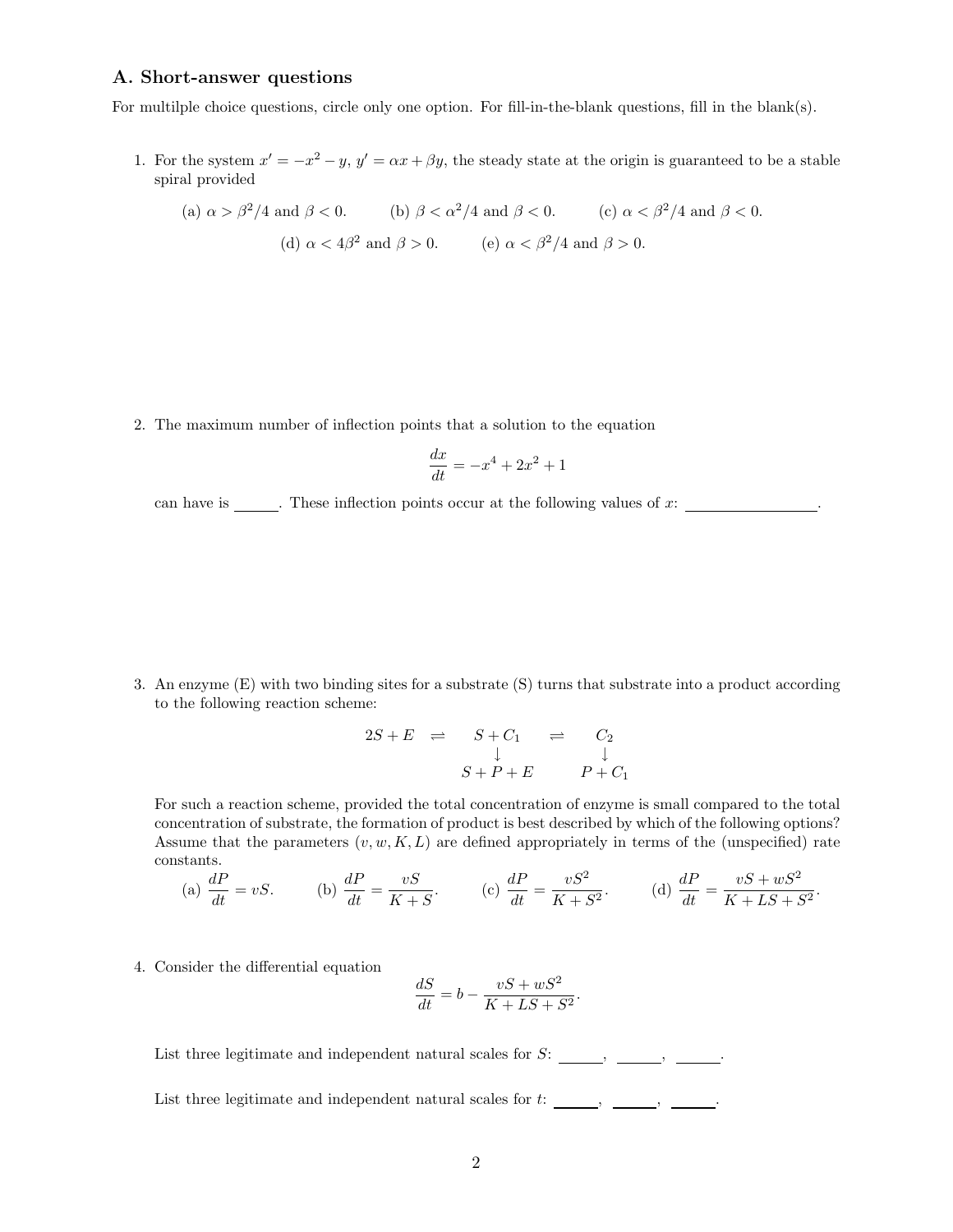## B. Long-answer questions

1. Consider the Ricker map define by

$$
x_{n+1} = f(x_n) = e^{r(1 - \frac{x_n}{K})} x_n.
$$

The figure below shows  $f(x)$  and  $f^{4}(x)$ .

(a) (4 pts) For the parameter values used in the figure, does the Ricker map have a 2-cycle? If so, is it stable or unstable? Does it have a 4-cycle? If so, is it stable or unstable?

- (b) (4 pts) Choose one cycle and draw the cobweb on the graph of  $f(x)$ . Include arrow to indicate the direction of cobwebbing. Circle the fixed point.
- (c)  $(2 \text{ pts})$  What value of K was used for this plot? How do you know?

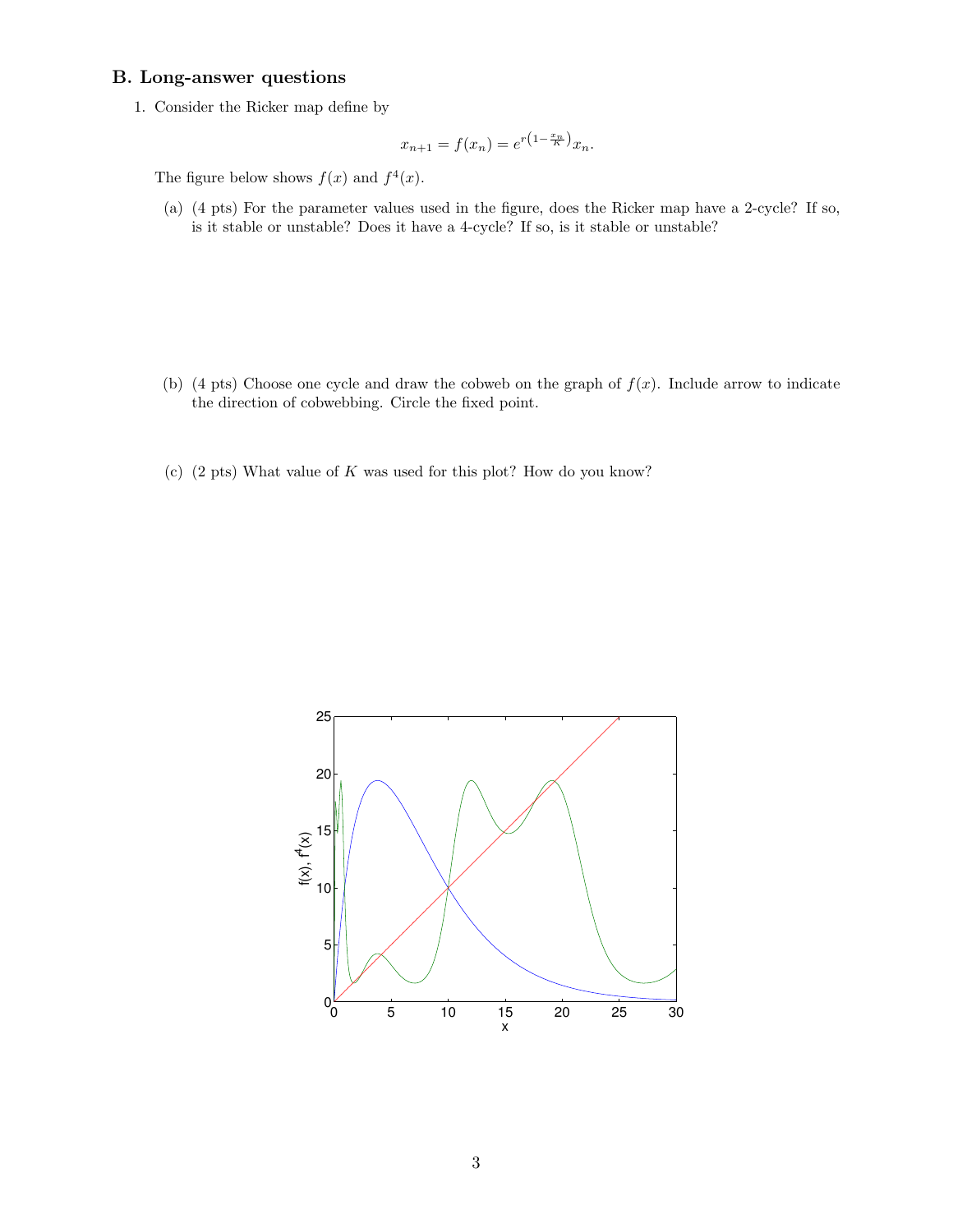2. The lac operon is a bacterial genetic regulatory module used to control the production of a lactosedigesting enzyme. When the extra-cellular concentration of lactose is low, the production of enzyme shuts off but when external lactose is high, production turns on. The following nondimensionalized system of equations has been proposed as a model for this switch.

$$
\frac{dx}{d\tau} = -x + \frac{1}{A}y
$$
  
\n
$$
\frac{dy}{d\tau} = B + \frac{x^2}{1 + x^2} - Cy.
$$

where  $x$  is the nondimensional intracellular concentration of lactose and  $y$  is the nondimensional concentration of an enzyme responsible for the transport of lactose into the cell.

(a) (10 pts) Sketch the phase plane. Adopt appropriate parameter values of B and C (no need to specify values, just draw the phase plane appropriately) so as to make the system a switch. Use a value of A that puts the system in the "middle" of the switch. Determine stability of fixed points graphically and denote any stable steady state as a filled dot and unstable as empty. Include some points on the axes for scale.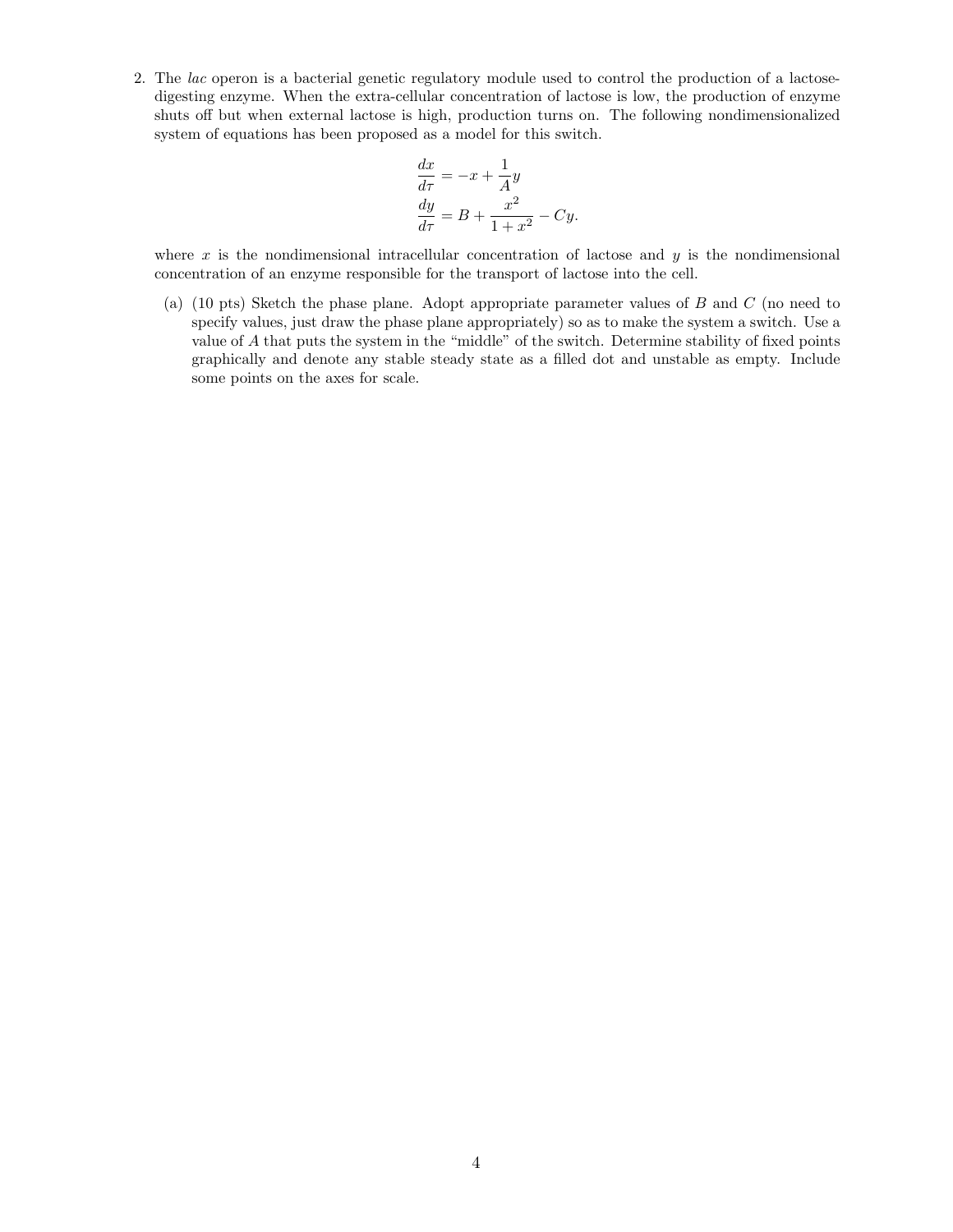(b) (5 pts) For fixed values of  $B$  and  $C$  in the "switch" regime, sketch the bifurcation diagram for the parameter A, using the y component of the steady state for the vertical axis. Include some points on the axes for scale.

(c) (bonus) Derive a condition on  $B$  and  $C$  that ensures the system acts as a switch. I suggest you leave this problem until you are done with everything else as it is a bit technical.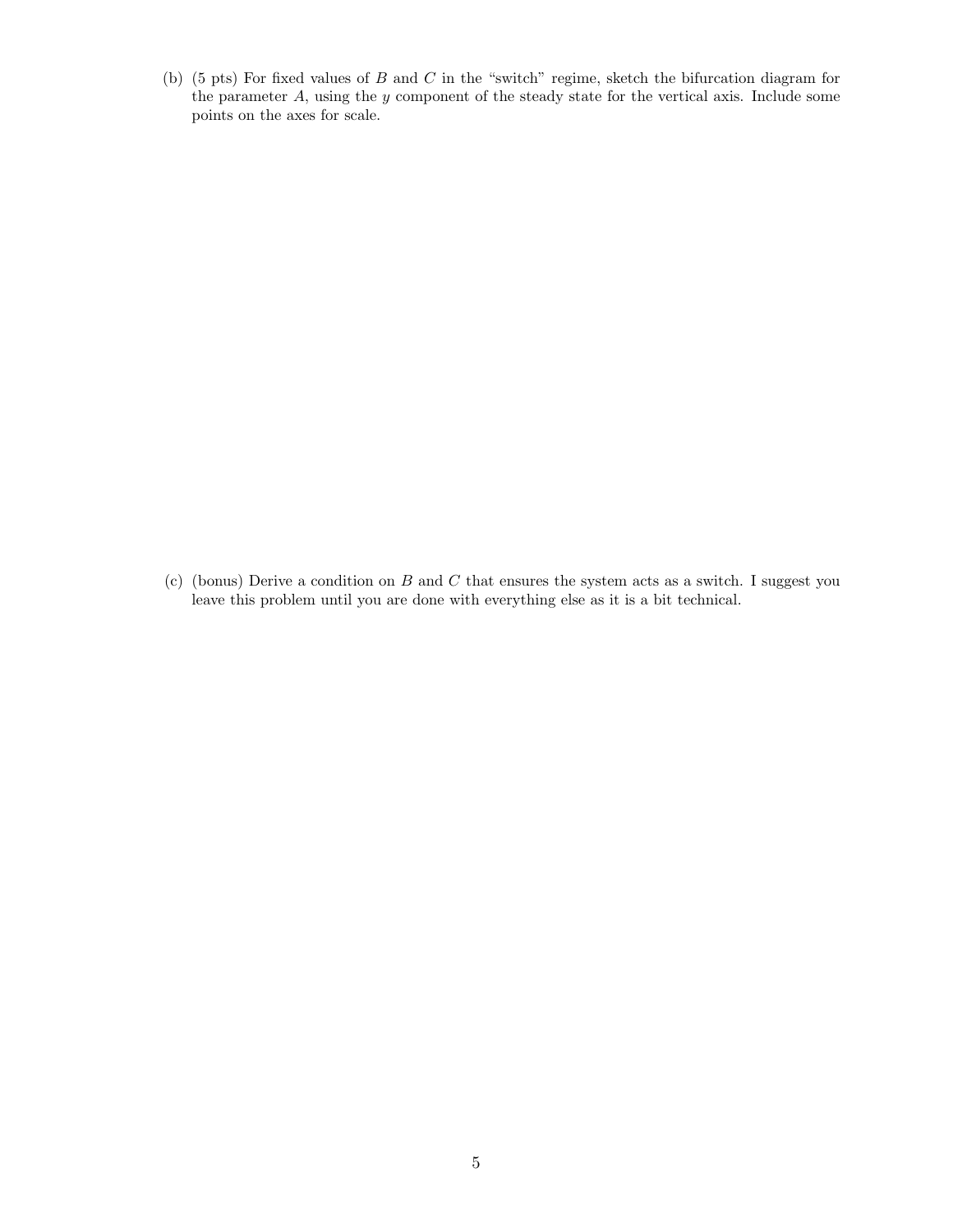3. The following system of equations is intended to model a whale-hunting population of humans  $(H)$ with a limited number of sea-going vessels and the whale population  $(G)$ .

$$
\frac{dH}{dt} = -aH + bG\frac{H^4}{K^4 + H^4}
$$

$$
\frac{dG}{dt} = cG - dG\frac{H^4}{K^4 + H^4}
$$

where all parameters are positive. Assume that  $\frac{3}{4} < \frac{c}{d}$  $\frac{a}{d}$  < 1 and  $d \ll a$ .

(a) (5 pts) Explain what each of the four terms in the equations represents.

(b) (5 pts) Define variables h, g and  $\tau$  and parameters  $\epsilon$  and  $\alpha$  to get the nondimensional version of the equations

$$
\frac{dh}{d\tau} = -h + g \frac{h^4}{1 + h^4}
$$

$$
\frac{dg}{d\tau} = \epsilon \left( \alpha g - g \frac{h^4}{1 + h^4} \right).
$$